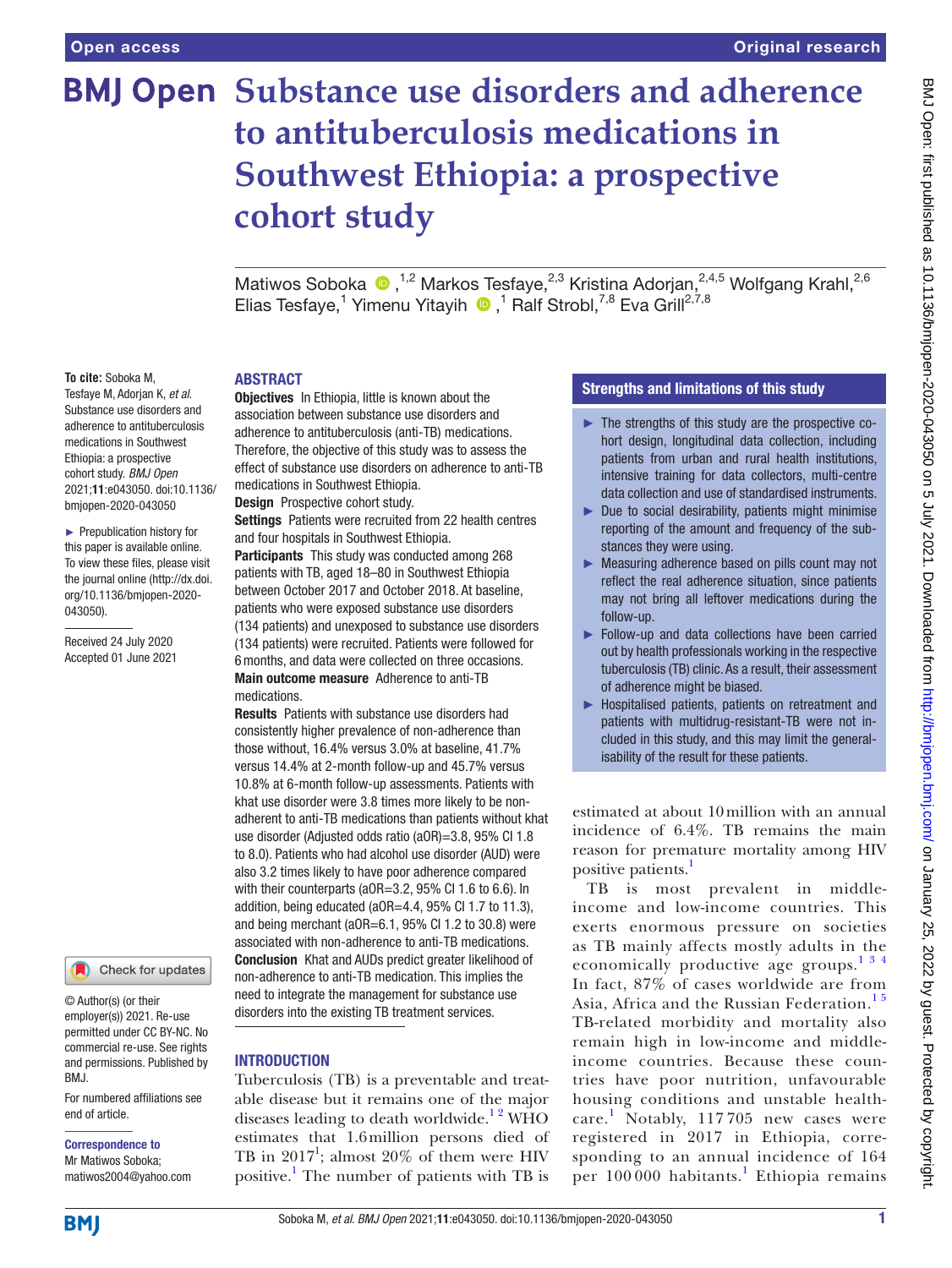one of the top 22 countries having the highest TB mortality with an estimated mortality rate of 24 per [1](#page-8-0)00 000 inhabitants in  $2017<sup>1</sup>$ 

Long-term adherence to standardised medication is the key to successful treatment of TB as non-adherence may lead to the emergence of multidrug-resistant TB (MDR-TB), an increasing global health threat.<sup>167</sup> Non-adherence to anti-TB medication could also lead to a lower treatment success rate,  $89$  default and death.<sup>10 11</sup> Thus, Ethiopia has developed a national TB treatment guideline to ensure adherence through regular appointments and supervised drug administration, and to reduce poor treatment outcomes.<sup>[12](#page-8-3)</sup>

In Ethiopia, the prevalence of non-adherence among patients with TB has been estimated to range from 10% in Amhara region to 24% in Southern Nations and Nationalities of Ethiopia.[13](#page-8-4) To counteract this, the Ethiopian has implemented direct observed treatment (DOT) services in almost all health institutions, $12$  but its impact on medication adherence is unclear and the reasons for non-adherence are still poorly understood.

Among the reasons for non-adherence, substance use disorders have been found to play a dominant role.[8 14–16](#page-8-1) Substances such as alcohol, tobacco, khat and illicit drugs are commonly used among patients with TB.<sup>17-19</sup> Patients with TB are also at risk of increased morbidity, and premature mortality due to substance use disorders. $20$  Because, substance use disorders such as alcohol and tobacco are associated with MDR-TB. $^{21}$   $^{22}$ 

Khat is a natural stimulant with over 40 active compounds. Among these, psychoactive alkaloids, cathinone and cathine cause the stimulating effect, and lead to craving and dependency.<sup>23-26</sup> There is evidence that khat use increases susceptibility to  $TB$ ,  $27-31$  and maybe associated with poor TB treatment outcomes,<sup>[14 32](#page-8-10)</sup> prolonged duration of treatment<sup>33</sup> and high load of bacteria in patients with  $TB<sup>34</sup>$  In Yemen, khat use has been shown to be associated with non-adherence to anti-TB medications,<sup>[35](#page-8-13)</sup> probably because khat disrupts patients' sleep patterns and causes them to miss their appointments. $35 \frac{36}{10}$  Ethiopia, like Yemen, counts among the few countries where khat use is legal. Khat use disorder may be an important but unrecognised threat to anti-TB medication adherence. Filling the information gaps about the effect of substance use disorders will help to improve TB treatment outcomes and inform decision-makers about the need for an integration of substance use disorder treatment in TB control programmes in the future. Therefore, the objective of this study is to assess the effect of substance use disorders (including khat and alcohol) on adherence to anti-TB medications in Southwest Ethiopia. Specifically, we examined the association of the most frequently used substances, namely khat and/or alcohol, on adherence to guideline compatible TB treatment.

## We conducted a prospective cohort study in Jimma zone and Jimma city special zone. Jimma city special zone is the capital city of Jimma zone and located in the Southwestern part of Ethiopia, 352km from Addis Ababa, the capital of the country. The city has a tertiary hospital and a zonal hospital, as well as four functional health centres those currently providing services. Similarly, Jimma Zone has 18 districts and located in the Southwest of Ethiopia. Overall, the zone has more than 3 million inhabitants. During the period of this study, Jimma Zone had 112 health centres and three hospitals. Out of these government's public health facilities, 91 health centres and all hospitals were providing services to patients with TB. In this study, data were collected from a total of 26 health institutions (22 health centres and four hospitals). From Jimma city, we randomly selected two health centres and one hospital. We also randomly selected 20 health centres and three hospitals from the Jimma Zone. Patients were included if they had initiated anti-TB treatment within a month of start of the study at the selected health centres and hospitals between October 2017 and October 2018. Patients were recruited over the first 6months. Follow-ups were done at the end of 2 and 6months of treatment.

#### Study design

This study is a multicentre prospective cohort study. We did not pair exposed and non-exposed patients by a certain character. Patients recruited to the cohort were interviewed on three occasions, namely, baseline (starting treatment), first follow-up (after 2 months) and second follow-up (at the end of 6months).

#### Sample size assumption and sampling procedure

In Ethiopia and other African countries, we could not find a study done regarding substance use disorders (alcohol, tobacco, cannabis, amphetamine and others) and adherence to anti-TB. So, we were forced to calculate the sample based on the proportion of adherence to anti-TB among khat users patients with TB. The prevalence of non-adherence among patients with TB who also used khat from previous studies was  $62.4\%$ .<sup>35</sup> The prevalence of non-adherence among non-khat user patients with TB was  $43.6\%$ .<sup>35</sup> We have included 111 exposed (with substance use) and 111 unexposed (without substance use) individuals to detect a difference of non-adherence to anti-TB medication at an alpha level of 0.05 and with a power of 80% using the corrected Fleiss sample size calculation  $(EPInfo)$ .<sup>[37](#page-8-14)</sup> The total sample size was calculated considering a 20% of drop out rate and the final sample size was 134 in each group which totals 268 patients with TB. New patients with TB who were 18 years or older were recruited to participate in the study. Patients who had been on treatment for more than 1month, patients on retreatment, and MDR-TB cases were not included in the study.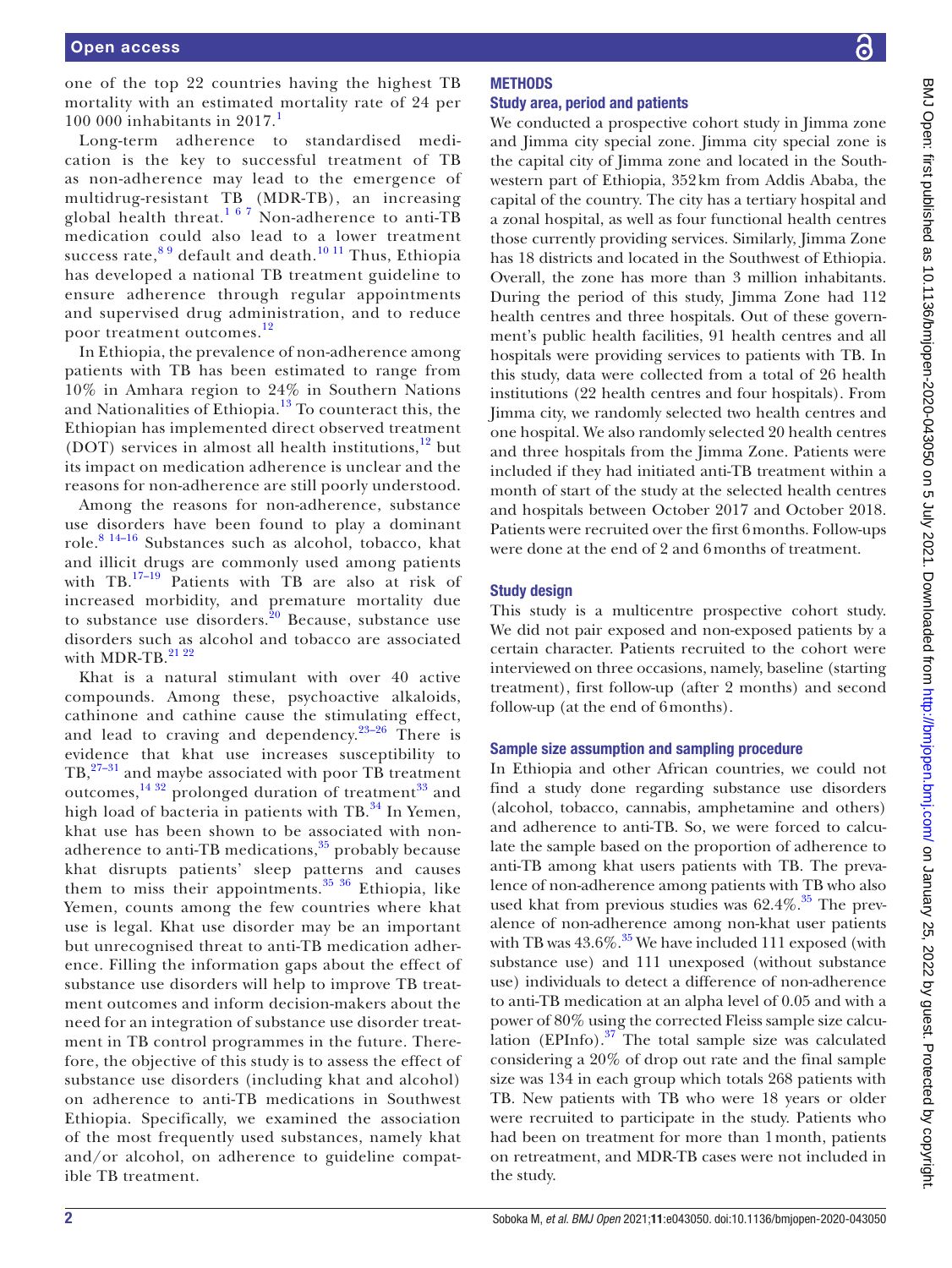In this study, the exposure variable is substance use disorder which includes khat and/or alcohol use disorder (AUD).

## Substance use disorder

In this study substance use disorder was defined as having khat and/or AUD. Data on tobacco, shisha and cannabis use were collected for explorative data analysis.

# Alcohol use disorders

AUD identification test (AUDIT) was used to collect data on AUDs.<sup>38</sup> The AUDIT was evaluated over a period of two decades, and provides an accurate measure of risk of AUDs across gender, age and cultures. With a cut-off score of 8 or more, the sensitivity, and specificity of AUDIT for AUDs was 0.90 and 0.80, respectively.<sup>39</sup> AUDIT was used in Ethiopian context and questions number two and three regarding standard drinks were adapted to a more locally appropriate question.<sup>[40](#page-8-17)</sup>

## Nicotine dependence

The Fagerstrom test for nicotine dependence (FTND) was used to assess tobacco dependence. A total score of FTND ≥5 was considered as tobacco dependence.<sup>[41](#page-8-18)</sup> At a cut-off score  $\geq$ 5, the FTND has good sensitivity (0.75), and specificity (0.80). The FTND has six items, with a total score ranging from 0 to 10 to measure nicotine dependence. A total FTND score of 5 indicates moderate nicotine dependence, a score of 6–7 indicates high nicotine dependence and a score of 8–10 indicates very high nicotine dependence. Patients were also asked about their reasons for smoking tobacco. $41$ 

# Cannabis and shisha use

Use of both substances and their frequency were assessed.

## Khat use

Khat use was assessed by self-reported questionnaire. Since there is no standardised questionnaire for khat use, patterns and reasons of khat use were assessed by using a structured questionnaire which was developed in the context of a literature review. Any consumption of khat in the last 1month was considered as current khat use.

In this study, frequent khat use (using khat daily and 2–3 times per week) and using more than one bundle of khat per day was considered as khat use disorder. The term 'khat use disorder' is also supported by previous study.<sup>42</sup>

# Outcome variable

# Adherence

Adherence status of patients with TB was assessed by DOT (based on missing appointments) and pills counts. In this study, adherence is defined as taking medication regularly and attending follow-up according to appointments and national guideline for TB in Ethiopia. $^{12}$  $^{12}$  $^{12}$  In this study, non-adherence is defined as missing at least one follow-up

appointment during DOT. Non-adherence during intensive phase is defined as missing at least one dose of the prescribed anti-TB medication and noted separately. Adherence was assessed at baseline (beginning of intensive phase), at second month (end of intensive phase) and at end of sixthmonth (end of continuation phase).

# Explanatory variables

## Socio-demographic characterestic

Age, sex, marital status, level of education, religion, ethnicity, income, household size, occupation, place of residence and living conditions were assessed using a structured questionnaire. Income was categorised considering that the minimum monthly wage for employees of governmental organisation in Ethiopia of 1214 Ethiopian birr (€36.67).<sup>[43](#page-8-20)</sup> Then the monthly income of each patient was multiplied by 12 months to obtain the annual income, and we used a cut-off 14568 Ethiopian birr (€439.98).

# Disease related factors

Types of TB diagnosis (smear positive, smear negative, extrapulmonary TB and MDR-TB) were collected from patients' charts.

## **Comorbidities**

All confirmed diagnoses of HIV, previous mental illness, hypertension and diabetes mellitus were collected from patients' charts.

## Social support

Oslo Social Support Scale (The Oslo 3-items) was used to collect data on the strength of social support. The Oslo-3 total score 3–8 indicate poor social support, 9–11 indicate moderate social support and 12–14 indicate strong social support.<sup>44</sup> The scale had been validated in Ethiopia among patients with  $TB<sup>45</sup>$  Social support was assessed at baseline, second month (at first follow-up) and sixthmonth (at the completion of anti-TB treatment or second follow-up).

## Food insecurity

It was assessed using the Household Food Insecurity Access Scale (HFIAS) to determine whether the respondent has experienced any of the indicators of food insecurity in the previous month. Food secure if none of the items were endorsed on HFIAS, mild food insecurity if the respondent endorsed any of the items 1, 2, 3 and/or 4 but not the items 5–9, 'moderate food insecurity' if the respondent has endorsed items 5, and/or 6 but not the items 7–9, and 'severe food insecurity' if the respondent has endorsed items 7, 8 and/or  $9<sup>46</sup>$ . This tool had been validated in Ethiopia among people living with  $H_1 + W_1 + W_2 + W_3$ Food insecurity assessed at baseline, second month (at first follow-up) and sixthmonth (at the completion of anti-TB treatment or second follow-up).

# Data collection procedures

Before starting data collection, the questionnaires were pretested on a sample (5% of the total sample) of patients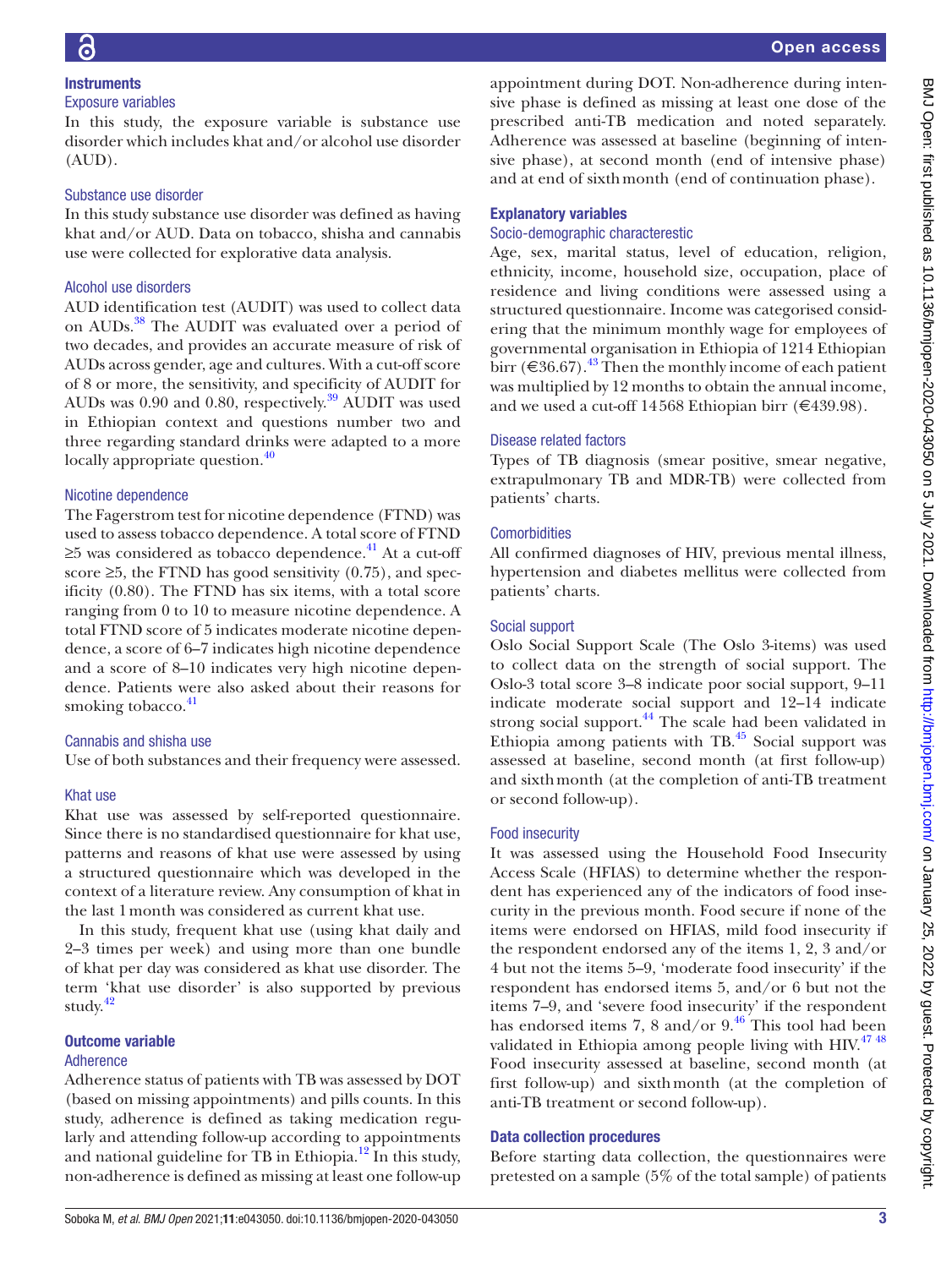with TB who were on treatment at Agaro health centre. Those patients who participated in the pretest were not included in the main cohort study. Data were collected by trained health professionals working in the respective TB clinics. Data collectors were not blind to exposure status of the patients. Also, district TB focal persons and other health professionals specifically trained for this purpose participated in the supervision of data collection.

## Data analysis

Data were entered to Epi Data (V.3.1) and analysed using R studio (V.1.2.1335). Missing values of income were excluded from the analysis. Participants' characteristics and study variables were presented using descriptive statistics. Generalised linear model was used to examine the longitudinal effect of khat and AUDs on medication adherence (binary outcome). We used an intercept only model to investigate the trajectory of adherence over time (model 0). Model 1 investigated the longitudinal effect of presence or absence of khat and AUDs on adherence without adjusting for covariates, model 2 investigated the longitudinal effect of khat and alcohol on adherence while adjusting for the full set of covariates. Model fit was examined with the Bayesian information criterion (BIC).

The covariate selection was based on a directed acyclic graph (DAG). DAGs are analytical method for visualising hypotheses about causal relationships between exposure (substance use disorders) and outcome (adherence).<sup>4950</sup> This approach has been shown to yield valid adjustment sets of variables and to avoid bias.<sup>[51](#page-9-1)</sup>

## Patient and public involvement

Patients were not involved in development of the research questions, study design, interpretation of results or writing of the manuscript.

## RESULTS

## Sociodemographic characteristics

A total of 268 newly diagnosed patients (50% with substance use disorders, mean age 32.4, SD 14.4, 60.1% men) with TB were recruited. There was no loss to follow-up.

Of all patients, 10.8% (n=29), and 39.2% (n=105) had alcohol and khat use disorders, respectively. No participant had tobacco, shisha or cannabis use disorders. Age range was 18–80 years with 35% under 25 years (refer to [table](#page-4-0) 1). There were 22 missing data of annual income which we excluded from the analysis.

## Clinical characteristics and non-adherence

Out of all patients, 40.3% (n=108), 32.5% (n=87) and 27.2% (n=73) were diagnosed with smear positive, smear negative and extra pulmonary TB, respectively. At baseline, 3.7% (n=10) patients were diagnosed with HIV, and 7.1% (n=19) with other comorbidities. At baseline 9.7% (n=26) were non-adherent to TB medication. At 2 and

6 months of assessment,  $26.1\%$  (n=70) and  $27.6\%$  (n=74) missed at least one dose of their medications, respectively.

The prevalence of non-adherence among patients with substance use disorder was 16.4% (n=22), 41.7% (n=48) and 45.7% (n=59) at baseline, first and second follow-up, respectively (see [table](#page-5-0) 2).

## Effect of substance use disorder on the adherence to anti-TB medications

The intercept only model (model 0) showed a significant decrease in the percentage of adherence over time (BIC=642.5). Adding alcohol and khat use disorders (model 1) improved model fit (BIC=627.6): patients with khat use disorder had a significantly higher probability of non-adherence over time (OR=4.2, 95% CI 2.1 to 8.6). The odds of non-adherence among patients with AUD was 3.3 times that of patients free of AUDs (OR=3.3, 95% CI 1.6 to 6.6). Adding covariates did not substantially change this association (OR=2.8,  $95\%$  CI 2.0 to 3.8) and further improved model fit (BIC=642.2). In the final model, khat use disorder (aOR=3.8,  $95\%$  CI 1.8 to 8.0), or AUD (aOR=3.2, 95% CI 1.6 to 6.6), being educated (aOR=4.4, 95% CI 1.7 to 11.3), and being merchant (aOR=6.1, 95% CI 1.2 to 30.8) were associated with decreasing adherence (see [table](#page-6-0) 3). Patients with khat use disorder were 3.8 times more likely to be non-adherent to anti-TB medications than patients without khat use disorder. Also, participants whose occupation was merchant were 6.1 times more likely to be non-adherent to anti-TB medications compared with daily labourers.

## **DISCUSSION**

This study conducted in patients undergoing standardised treatment for TB in Southwest Ethiopia revealed three important findings: (1) adherence to medication decreased over the course of treatment; (2) substance use disorders, particularly khat and alcohol contributed to this non-adherence and (3) this association was independent of other factors such as education, social support and occupation.

It is alarming that adherence to TB medication decreased over the course of treatment, as already shown by studies done in South Ethiopia, $52$  Northwest Ethi-opia<sup>[9](#page-8-25)</sup> and Addis Ababa,<sup>53</sup> Ethiopia. Possible reasons for non-compliance are distance from the health institution  $t_{\text{total}}$  dispenses medications, $13\overline{52}$  lack of knowledge about  $TB<sup>952</sup>$  psychological distress,<sup>53</sup> being busy with work<sup>9</sup> and alcohol intake. $51$  To solve the problem related to adherence, Ethiopian health authorities have reinforced their efforts to implement DOT programmes throughout the whole treatment and all over the country starting from initiation to completion of treatment.<sup>[12](#page-8-3)</sup>

In this study, the prevalence of non-adherence to anti-TB medication in the first month of treatment was 9.7% which is in line with a systematic review that found  $10.0\%$  of non-adherence in the Amhara region.<sup>13 54</sup> The proportion of non-adherence to anti-TB medications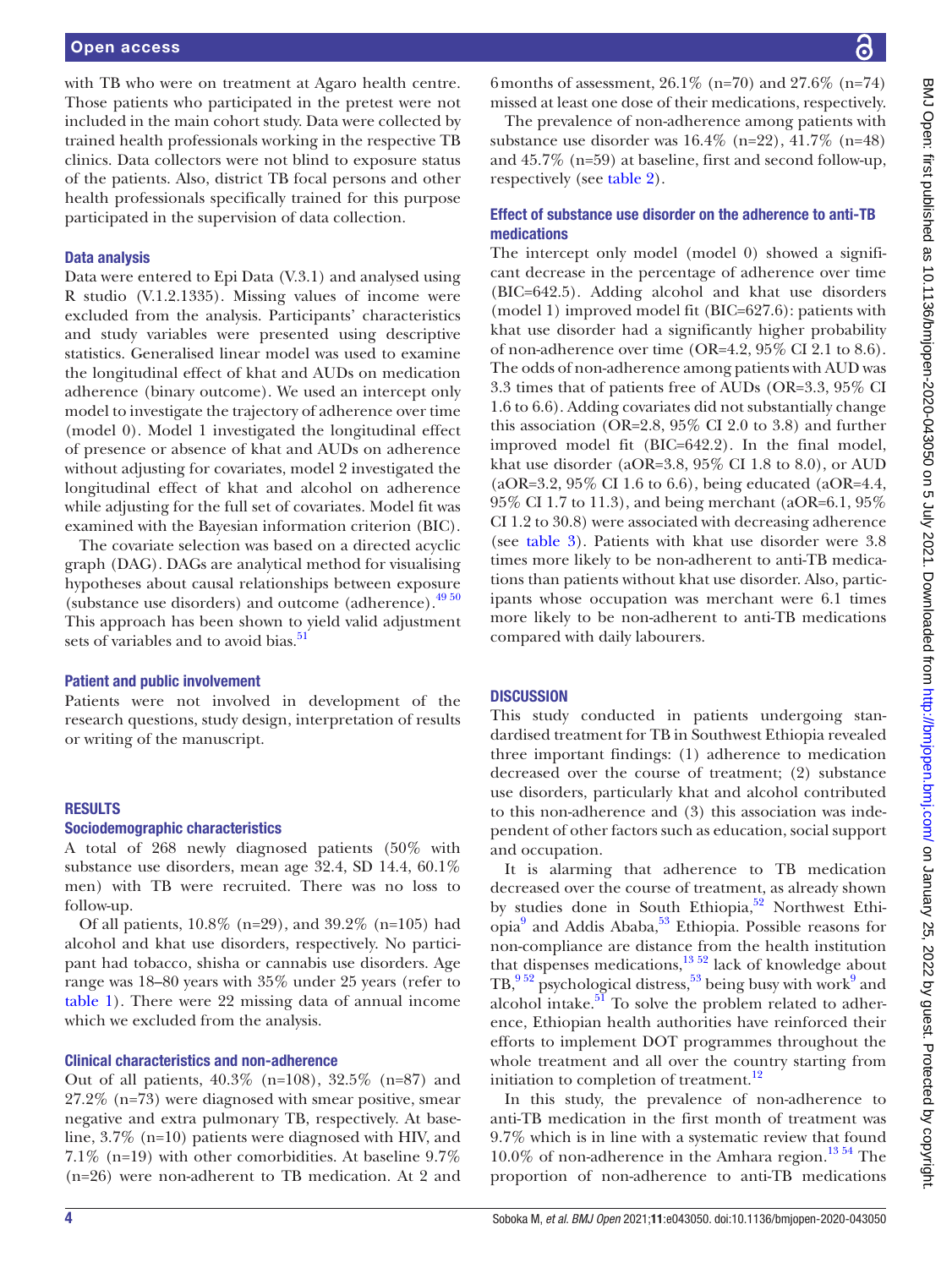<span id="page-4-0"></span>Table 1 Sociodemographic characteristics and substance use disorder among a cohort of patients on antituberculosis treatment in Southwest Ethiopia, 2017/2018 (n=268)

|                       |                     |           | Substance use disorder   |                          |                           |  |
|-----------------------|---------------------|-----------|--------------------------|--------------------------|---------------------------|--|
| <b>Variables</b>      |                     | Total (%) | <b>Baseline</b><br>N(% ) | First follow-up<br>N(% ) | Second follow-up<br>N(% ) |  |
| Gender                | Female              | 39.9      | 40 (37.4)                | 35 (32.7)                | 45 (42.1)                 |  |
|                       | Male                | 60.1      | 94 (58.4)                | 80 (49.7)                | 84 (52.2)                 |  |
| Age                   | $18 - 24$           | 34.7      | 42 (45.2)                | 31(33.3)                 | 38 (40.9)                 |  |
|                       | $25 - 34$           | 32.5      | 35 (40.2)                | 34(39.1)                 | 35 (40.2)                 |  |
|                       | $35 - 44$           | 13.4      | 23 (63.9)                | 20 (55.6)                | 22(61.1)                  |  |
|                       | $45 - 54$           | 10.1      | 17 (63.0)                | 16 (59.3)                | 18 (66.7)                 |  |
|                       | $55 - 64$           | 9.3       | 17 (68.0)                | 14(56.0)                 | 16 (64.0)                 |  |
| Occupation            | Merchant            | 10.8      | 23 (79.3)                | 19 (65.5)                | 20 (69.0)                 |  |
|                       | Farmer              | 34.3      | 57 (62.0)                | 51 (55.4)                | 57 (62.0)                 |  |
|                       | Government employee | 39.2      | 37 (35.2)                | 29 (27.6)                | 33(31.4)                  |  |
|                       | Daily labourer      | 15.7      | 17(40.5)                 | 16(38.1)                 | 19 (45.2)                 |  |
| Education             | No formal education | 63.1      | 68 (40.2)                | 59 (34.9)                | 62 (36.7)                 |  |
|                       | Literate            | 36.9      | 66 (66.7)                | 56 (56.6)                | 67 (67.7)                 |  |
| Annual income in birr | $<$ 14568           | 76.9      | 108 (52.4)               | 92(44.7)                 | 104 (50.5)                |  |
|                       | $\geq$ 14568        | 14.9      | 16(40.0)                 | 17(42.5)                 | 18 (45.0)                 |  |
| Marital               | Single              | 36.2      | 85 (54.1)                | 76 (48.4)                | 87 (55.4)                 |  |
|                       | Married             | 58.6      | 39 (40.2)                | 32 (33.0)                | 34 (35.1)                 |  |
|                       | Divorced/widowed    | 5.2       | 10(71.4)                 | 7(50.0)                  | 8(57.1)                   |  |
| Religion              | <b>Orthodox</b>     | 30.6      | 43 (52.4)                | 27 (32.9)                | 43 (52.4)                 |  |
|                       | Muslim              | 61.6      | 89 (53.9)                | 86 (52.1)                | 82 (49.7)                 |  |
|                       | Protestant/others   | 7.8       | 2(9.5)                   | 2(9.5)                   | 4(19.0)                   |  |
| Ethnicity             | Amhara              | 22.0      | 27 (45.8)                | 17 (28.8)                | 29 (49.2)                 |  |
|                       | Oromo               | 61.6      | 83 (50.3)                | 82 (49.7)                | 79 (47.9)                 |  |
|                       | Tigre/Gurage        | 16.4      | 24 (54.5)                | 16 (36.4)                | 21(47.7)                  |  |
| Family size           | Less than five      | 67.5      | 89 (49.2)                | 76 (42.0)                | 89 (49.2)                 |  |
|                       | Five or greater     | 32.5      | 45 (51.7)                | 39 (44.8)                | 40 (46.0)                 |  |
| Residence             | Rural               | 47.4      | 72 (56.7)                | 59 (46.5)                | 68 (53.5)                 |  |
|                       | Urban               | 52.6      | 62 (44.0)                | 56 (39.7)                | 61(43.3)                  |  |
| Type of tuberculosis  | Smear positive      | 40.3      | 54 (50.0)                | 43 (39.8)                | 46 (42.6)                 |  |
|                       | Smear negative      | 32.5      | 43 (49.4)                | 39 (44.8)                | 46 (52.9)                 |  |
|                       | Extra pulmonary     | 27.2      | 37 (50.7)                | 33(45.2)                 | 37 (50.7)                 |  |

during the first  $(26.1\%)$  and second  $(27.6\%)$  follow-up was slightly higher than findings from South Ethiopia  $(24.5\%)$ ,<sup>52</sup> Northwest Ethiopia  $(21.2\%)$ <sup>[9](#page-8-25)</sup> and Addis Ababa  $(19.5\%)$ .<sup>[53](#page-9-3)</sup> This might be explained by the high proportion of persons with a substance use disorder in our study, in which we deliberately oversampled persons with substance use disorder (SUD) to maximise power. The discrepancy may be also due to patients in our study were using substances whereas in the systematic review there was no data regarding substance use.

In this study, the prevalence of non-adherence among patients with substance use disorder at baseline, first and second follow-up was 16.4%, 41.7% and 45.7%,

respectively. This is in line with a study from the USA  $(39\%)$ . [9 55 56](#page-8-25)

Moreover, this study provides the evidence that substance use disorders have a significant negative effect on adherence to anti-TB medications among patients with TB, which supports earlier findings from previous studies that found AUD, tobacco dependence and illicit drug use have a negative impact on adherence in Uzbekistan, Spain and Morocco.<sup>57–59</sup> This is also comparable with retrospective studies conducted in Russia and New York which found that AUD and drug addiction were significantly associated with non-adherence to anti-TB medications.<sup>89</sup> Likewise, the finding of this study is in line with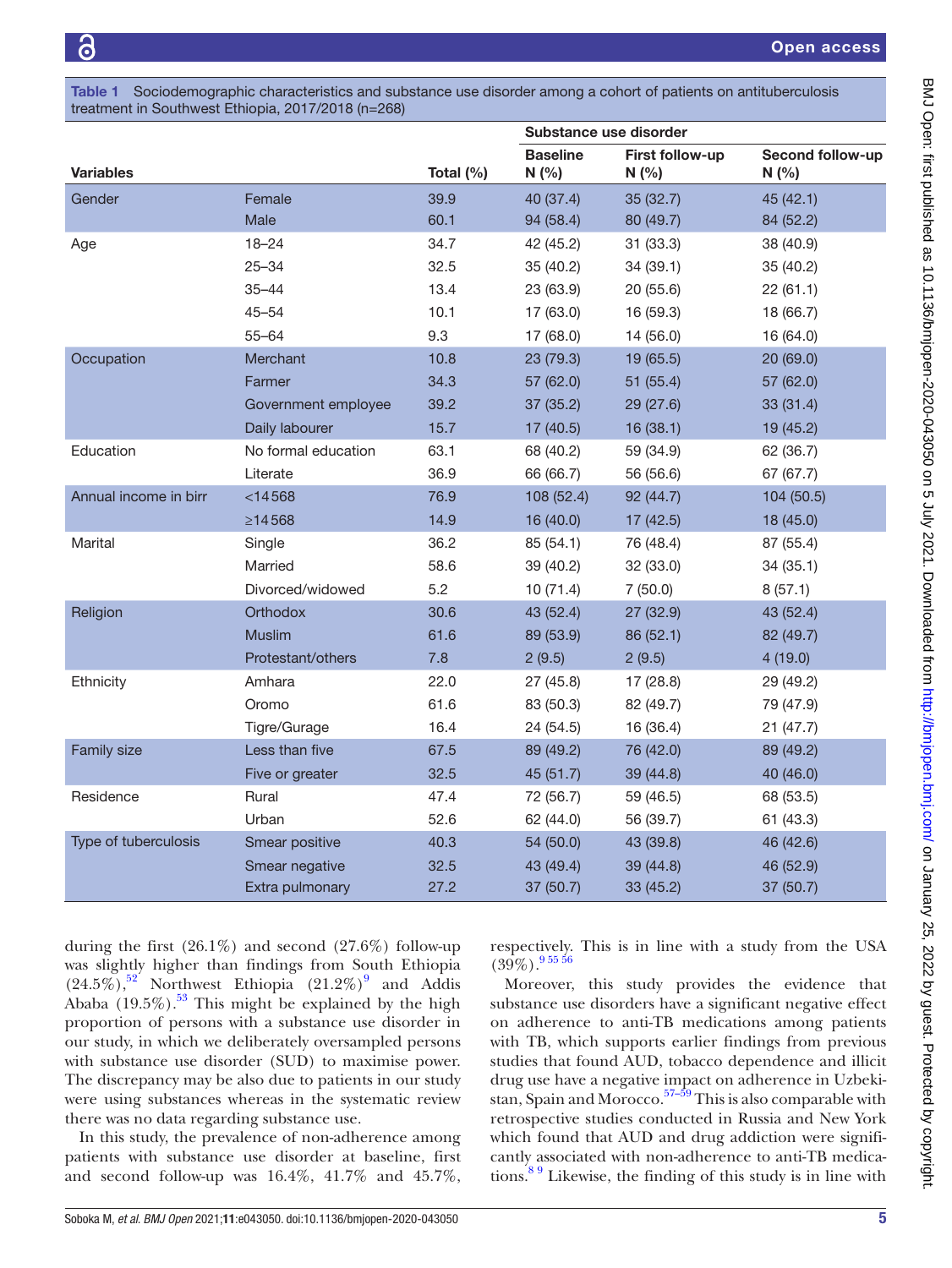<span id="page-5-0"></span>

| Table 2 Various characteristics by adherence to antituberculosis (anti-TB) medications at the three time point assessments |  |  |
|----------------------------------------------------------------------------------------------------------------------------|--|--|
| among patients with TB in Southwest Ethiopia 2017/2018 (n=268)                                                             |  |  |

|                        |                                                     | Adherence to anti-TB at<br>Adherence to anti-TB at first Adherence to anti-TB at<br>baseline<br>follow-up                              |                                                                             | second follow-up                                                            |                                                                                     |                                                                 |
|------------------------|-----------------------------------------------------|----------------------------------------------------------------------------------------------------------------------------------------|-----------------------------------------------------------------------------|-----------------------------------------------------------------------------|-------------------------------------------------------------------------------------|-----------------------------------------------------------------|
|                        | <b>Adherent</b><br>N(% )                            | Non-adherent<br>N(%                                                                                                                    | <b>Adherent</b><br>N(%                                                      | Non-adherent<br>N(%                                                         | <b>Adherent</b><br>N(%                                                              | Non-adherent<br>N(%                                             |
| <b>No</b>              | 130 (97.0)                                          | 4(3.0)                                                                                                                                 | 131 (85.6)                                                                  | 22(14.4)                                                                    | 124 (89.2)                                                                          | 15 (10.8)                                                       |
| Yes                    | 112 (83.6)                                          | 22(16.4)                                                                                                                               | 67 (58.3)                                                                   | 48 (41.7)                                                                   | 70 (54.3)                                                                           | 59 (45.7)                                                       |
| Male                   | 143 (88.8)                                          | 18 (11.2)                                                                                                                              | 112 (69.6)                                                                  | 49 (30.4)                                                                   | 83 (77.6)                                                                           | 24 (22.4)                                                       |
| Female                 | 99 (92.5)                                           | 8(7.5)                                                                                                                                 | 86 (80.4)                                                                   | 21 (19.6)                                                                   | 111 (68.9)                                                                          | 50(31.1)                                                        |
| $18 - 24$              | 88 (94.6)                                           | 5(5.4)                                                                                                                                 | 72 (77.3)                                                                   | 21(22.7)                                                                    | 69 (74.2)                                                                           | 24(25.8)                                                        |
| $25 - 34$              | 79 (90.8)                                           | 8(9.2)                                                                                                                                 | 64 (73.7)                                                                   | 23 (26.3)                                                                   | 67 (77.0)                                                                           | 20(23.0)                                                        |
| $35 - 44$              | 28 (77.8)                                           | 8(22.2)                                                                                                                                | 24 (66.7)                                                                   | 12 (33.3)                                                                   | 23 (63.9)                                                                           | 13(36.1)                                                        |
| $45 - 54$              | 24 (88.9)                                           | 3(11.1)                                                                                                                                | 21(77.8)                                                                    | 6(22.2)                                                                     | 19 (70.4)                                                                           | 8(29.6)                                                         |
| $55 - 64$              | 23(92.0)                                            | 2(8.0)                                                                                                                                 | 17(68.0)                                                                    | 8(32.0)                                                                     | 16 (64.0)                                                                           | 9(36.0)                                                         |
| Merchant               | 22 (75.9)                                           | 7(24.1)                                                                                                                                | 17 (58.6)                                                                   | 12(41.4)                                                                    | 14 (48.3)                                                                           | 15(51.7)                                                        |
| Farmer                 | 79 (85.9)                                           | 23(14.1)                                                                                                                               | 66 (71.7)                                                                   | 26 (28.3)                                                                   | 64 (69.6)                                                                           | 28 (30.4)                                                       |
| Government<br>employee | 21 (95.5)                                           | 1(4.5)                                                                                                                                 | 79 (75.2)                                                                   | 26 (24.8)                                                                   | 82 (78.1)                                                                           | 23 (21.9)                                                       |
| Daily labourer         | 41 (97.6)                                           | 1(2.4)                                                                                                                                 | 36(85.0)                                                                    | 6(14.3)                                                                     | 34 (81.0)                                                                           | 8(19.0)                                                         |
| No formal<br>education | 165 (97.6)                                          | 4(2.4)                                                                                                                                 | 145 (85.8)                                                                  | 24 (14.2)                                                                   | 139 (82.2)                                                                          | 30 (17.8)                                                       |
| Literate               | 77 (77.8)                                           | 22(22.2)                                                                                                                               | 53 (53.5)                                                                   | 46 (46.5)                                                                   | 55 (55.6)                                                                           | 44 (44.4)                                                       |
| <b>Tertiary</b>        | 20(71.4)                                            | 8(28.6)                                                                                                                                | 8(28.6)                                                                     | 20(71.4)                                                                    | 10(35.7)                                                                            | 18 (64.3)                                                       |
| $<$ 14568              | 185 (89.8)                                          | 21(10.2)                                                                                                                               | 154 (74.8)                                                                  | 52 (25.2)                                                                   | 149 (72.3)                                                                          | 57 (27.7)                                                       |
| ≥14568                 | 37 (92.5)                                           | 3(7.5)                                                                                                                                 | 30(75.0)                                                                    | 10(25.0)                                                                    | 31 (77.5)                                                                           | 9(22.5)                                                         |
| <b>No</b>              | 129 (94.9)                                          | 7(5.1)                                                                                                                                 | 105(72.4)                                                                   | 40 (27.6)                                                                   | 118 (72.8)                                                                          | 44 (27.2)                                                       |
| Middle/<br>moderate    | 46 (80.7)                                           | 11 (19.3)                                                                                                                              | 29(70.0)                                                                    | 12 (29.3)                                                                   | 26 (60.5)                                                                           | 17 (39.5)                                                       |
| <b>Severe</b>          | 67 (89.3)                                           | 8(10.7)                                                                                                                                | 64 (78.0)                                                                   | 18 (22.0)                                                                   | 50 (79.4)                                                                           | 13 (20.6)                                                       |
| Single                 | 92 (94.8)                                           | 5(5.2)                                                                                                                                 | 109 (69.4                                                                   | 48 (30.6)                                                                   | 80 (82.5)                                                                           | 17(17.5)                                                        |
| Married                | 140 (89.2)                                          | 17 (10.8)                                                                                                                              | 80 (85.8)                                                                   | 17(17.2)                                                                    | 104 (66.2)                                                                          | 53 (33.8)                                                       |
| Divorced/<br>widowed   | 10(71.4)                                            | 4(28.6)                                                                                                                                | 9(64.6)                                                                     |                                                                             | 10(71.4)                                                                            | 4(28.6)                                                         |
| Orthodox               | 74 (90.2)                                           | 8(9.8)                                                                                                                                 | 63 (76.8)                                                                   | 19(23.2)                                                                    | 61 (74.4)                                                                           | 21(25.6)                                                        |
| <b>Muslim</b>          | 147 (89.7)                                          | 18(10.3)                                                                                                                               | 118(71.5)                                                                   | 47 (28.5)                                                                   | 114(69.1)                                                                           | 51 (39.9)                                                       |
| others                 |                                                     | 1(4.8)                                                                                                                                 | 17(81.0)                                                                    | 4(19.0)                                                                     | 19(90.5)                                                                            | 2(9.5)                                                          |
| Amhara                 | 53 (89.8)                                           |                                                                                                                                        | 49 (83.1)                                                                   | 10 (16.9)                                                                   | 48 (81.4)                                                                           | 11(18.6)                                                        |
| Oromo                  | 160 (90.9)                                          | 16(9.1)                                                                                                                                | 119(72.1)                                                                   | 46 (27.9)                                                                   | 119(72.1)                                                                           | 46 (27.9)                                                       |
| Tigre/Gurage           | 29 (87.9)                                           | 4(12.1)                                                                                                                                | 30 (68.2)                                                                   | 14(31.8)                                                                    | 27(61.4)                                                                            | 17 (38.6)                                                       |
|                        |                                                     |                                                                                                                                        |                                                                             |                                                                             |                                                                                     | 44 (24.3)                                                       |
|                        |                                                     |                                                                                                                                        |                                                                             |                                                                             | 57 (64.5)                                                                           | 30 (34.5)                                                       |
|                        |                                                     |                                                                                                                                        |                                                                             |                                                                             |                                                                                     | 34 (26.8)                                                       |
|                        |                                                     |                                                                                                                                        |                                                                             |                                                                             |                                                                                     | 40 (28.4)                                                       |
|                        |                                                     |                                                                                                                                        |                                                                             |                                                                             |                                                                                     | 30(27.8)                                                        |
| Extra<br>pulmonary     | 66 (90.4)                                           | 7(9.6)                                                                                                                                 | 52 (71.2)                                                                   | 21(28.8)                                                                    | 52 (71.2)                                                                           | 23 (26.4)<br>21(28.8)                                           |
|                        | Less than five<br>Five or greater<br>Rural<br>Urban | Protestant and 20 (95.2)<br>165 (91.2)<br>77 (88.5)<br>113 (89.0)<br>129 (91.5)<br>Smear positive 95 (91.9)<br>Smear negative 81 (9.1) | 6(10.2)<br>16(8.8)<br>10(11.5)<br>14 (11.0)<br>12(8.5)<br>13(8.1)<br>6(6.9) | 132 (72.9)<br>66 (75.9)<br>94 (74.0)<br>104 (73.0)<br>80(74.1)<br>66 (75.9) | 5(37.4)<br>49 (27.1)<br>21(24.1)<br>33 (26.0)<br>37 (26.2)<br>28 (25.9)<br>21(24.1) | 137 (75.7)<br>93 (73.2)<br>101 (71.6)<br>78 (72.2)<br>64 (73.6) |

ခြ

**Continued**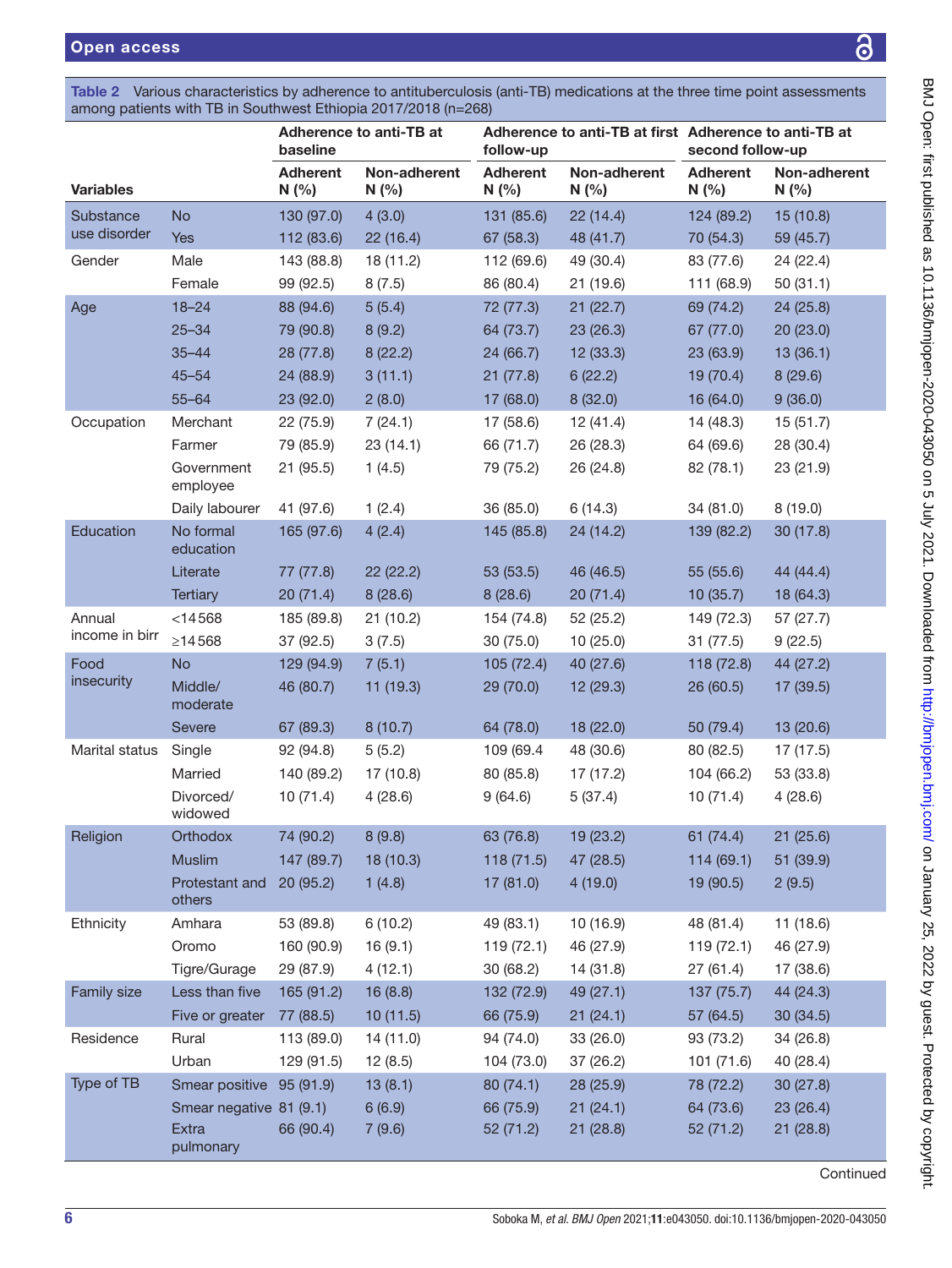| Table 2<br>Continued |              |                                     |                      |                                                                    |                      |                         |                      |
|----------------------|--------------|-------------------------------------|----------------------|--------------------------------------------------------------------|----------------------|-------------------------|----------------------|
|                      |              | Adherence to anti-TB at<br>baseline |                      | Adherence to anti-TB at first Adherence to anti-TB at<br>follow-up |                      | second follow-up        |                      |
| <b>Variables</b>     |              | <b>Adherent</b><br>N(%)             | Non-adherent<br>N(%) | <b>Adherent</b><br>N(%)                                            | Non-adherent<br>N(%) | <b>Adherent</b><br>N(%) | Non-adherent<br>N(%) |
| <b>HIV</b>           | Seronegative | 233 (90.3)                          | 25(9.7)              | 190 (74.2)                                                         | 66 (25.8)            | 183 (73.5)              | 66 (26.5)            |
|                      | Seropositive | 9(90.0)                             | 1(10.0)              | 8(66.7)                                                            | 4(33.3)              | 11 (57.9)               | 8(42.1)              |
| Social support Poor  |              | 83 (89.2)                           | 10(10.8)             | 83 (74.8)                                                          | 28(25.2)             | 96(68.6)                | 44 (34.1)            |
|                      | Moderate     | 101 (89.4)                          | 12(10.6)             | 68 (80.0)                                                          | 17(20.0)             | 58 (78.4)               | 16(21.6)             |
|                      | Good         | 58 (93.5)                           | 4(6.5)               | 47 (65.3)                                                          | 25(34.7)             | 40(74.1)                | 14 (25.9)            |

studies conducted in different parts of Ethiopia which found khat, alcohol and tobacco are the main factors for non-adherence to anti-TB medications.<sup>956 60</sup> In our study, patients with substance use disorder were more than two times more likely not to follow their medication plan than patients without substance use disorders. This finding is in line with the finding of a study conducted in the USA that found the risk of missing a DOT appointment was 2.6

times higher among patients with substance use disorder than in patients without drug consumption.<sup>55</sup>

In our study, khat use disorder turned out to be the most stringent factor that decreased adherence. This confirms earlier findings from Yemen<sup>[35](#page-8-13)</sup> and Ethiopia.<sup>[14 60](#page-8-10)</sup> A plausible explanation is that khat chewing disrupts night sleep $^{61}$  causing patients to oversleep which may lead to missing of the DOT appointments at the health facility.

<span id="page-6-0"></span>Table 3 Predictors of non-adherence to antituberculosis (anti-TB) medications among patients with TB in Southwest Ethiopia 2017/2018 (n=268)

|                     |                         |           |            | Model 1 (khat and alcohol<br>Model 0 (intercept only) including age and gender) |            |                                                             |                |
|---------------------|-------------------------|-----------|------------|---------------------------------------------------------------------------------|------------|-------------------------------------------------------------|----------------|
| <b>Variables</b>    |                         | <b>OR</b> | 95% CI     | <b>OR</b>                                                                       | 95% CI     | <b>Full model</b><br><b>Adjusted</b><br>odds ratio<br>(aOR) | 95% CI         |
| <b>Khat UD</b>      | <b>No</b>               | Reference |            |                                                                                 |            |                                                             |                |
|                     | Yes                     |           |            | 4.2                                                                             | 2.1 to 8.6 | 3.8                                                         | 1.8 to 8.0     |
| <b>AUDs</b>         | No                      | Reference |            |                                                                                 |            |                                                             |                |
|                     | Yes                     |           |            | 3.3                                                                             | 1.6 to 6.6 | 3.2                                                         | 1.6 to 6.6     |
| Age                 | $18 - 24$               | Reference |            |                                                                                 |            |                                                             |                |
|                     | $25 - 34$               |           |            | 1.2                                                                             | 0.4 to 3.2 |                                                             |                |
|                     | $35 - 44$               |           |            | 1.8                                                                             | 0.5 to 6.4 |                                                             |                |
|                     | $45 - 54$               |           |            | 0.9                                                                             | 0.2 to 4.0 |                                                             |                |
|                     | $>55$                   |           |            | 1.2                                                                             | 0.3 to 5.1 | ۰                                                           |                |
| Gender              | Female                  | Reference |            |                                                                                 |            |                                                             |                |
|                     | Male                    |           |            | 1.6                                                                             | 0.7 to 3.6 | $\overline{\phantom{0}}$                                    |                |
| Education           | No formal education     | Reference |            |                                                                                 |            |                                                             |                |
|                     | Read and write/literate |           |            |                                                                                 |            | 4.4                                                         | 1.7 to 11.3    |
| Social support      | Good                    | Reference |            |                                                                                 |            |                                                             |                |
|                     | Moderate                |           |            |                                                                                 |            | 0.5                                                         | $0.2$ to 1.2   |
|                     | Poor                    |           |            |                                                                                 |            | 0.8                                                         | 0.3 to 1.9     |
| Occupation          | Daily labourer          | Reference |            |                                                                                 |            |                                                             |                |
|                     | Farmer                  |           |            |                                                                                 |            | 2.1                                                         | $0.5$ to $8.0$ |
|                     | Government employee     | -         |            |                                                                                 |            | 2.1                                                         | 0.6 to 8.0     |
|                     | Merchant                | -         |            |                                                                                 |            | 6.1                                                         | 1.2 to 30.8    |
| Time T <sub>2</sub> |                         | 2.7       | 2.0 to 3.6 | 2.7                                                                             | 2.0 to 3.6 | 2.8                                                         | 2.0 to 3.8     |
| <b>BIC</b>          |                         | 642.5     |            | 672.6                                                                           |            | 642.2                                                       |                |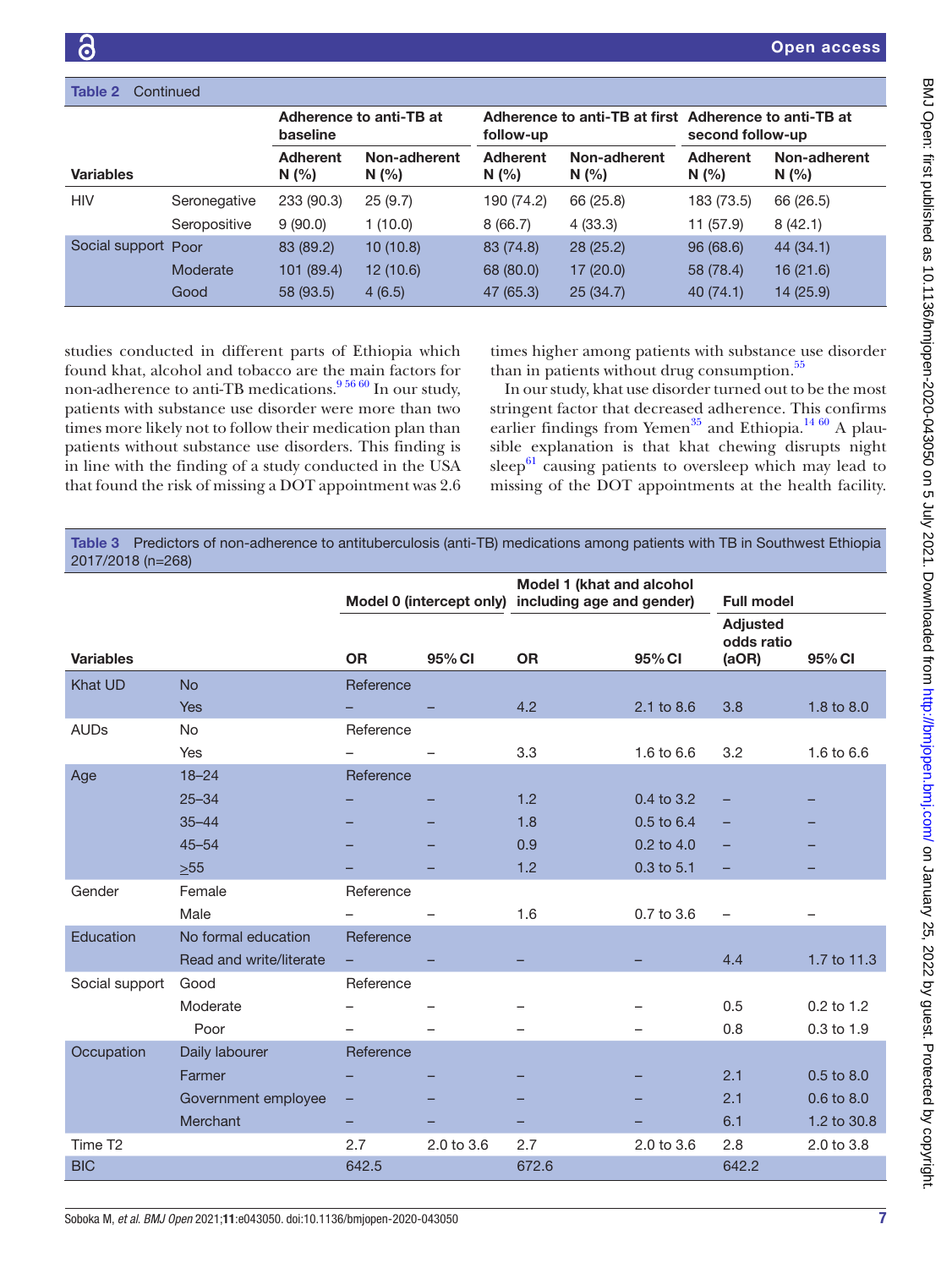Another reason may be that khat is common substance in Ethiopia, and therefore less attention is paid to its use. Since little is known about the effect of khat on patients with  $TB<sub>1</sub><sup>14</sup>$  it may be considered as part of a normal social interaction[.35](#page-8-13)

A higher level of education was associated with nonadherence to anti-TB medications in our study. This result confirms the findings from Yemen that found more educated patients were 19% times less likely to be adherent to their medication. $35$  Also, a study from Ethiopia showed that attending primary education was associated with non-adherence to anti-TB medications. $60$ Our findings are contrary to previous studies which have suggested that lower or no formal education decreases adherence to TB medication.<sup>[13 62](#page-8-4)</sup> Our finding seems counterintuitive. However, our results are likely to be related to findings from a study indicating that persons with higher educational attainment might be reluctant to accept DOTS regimes. $63$  Daily visits to the health facility have been reported as time consuming and probably stigmatising for patients with a job. $64$  In this study, being merchant was associated with poor adherence to anti-TB medications. This might be due to patients miss their medications because of busy working schedule, but this needs further investigation.

## Limitations

This study has some limitations. Due to social desirability, patients might minimise reporting of the amount and frequency of substance they were using. The tools used for alcohol and khat use disorder are not gold-standard diagnostic for the respective disorders. Also, measuring adherence based on pills count may not reflect the real adherence situation since some patients might not bring all leftover medications during the follow-up. Likewise, follow-up and data collections have been carried out by health professionals working in the respective TB clinics which might have biased their assessment of adherence. However, overestimating adherence may have biased our results towards a null effect and led to underestimating the effect of substance use disorders, so we are confident that our estimates are conservative. The participation of district TB focal persons and other health professionals in the supervision of data collection might have also introduced bias.

Furthermore, hospitalised patients, patients on re-treatment and patients with MDR-TB were not included in this study, so that the results cannot be generalised for these patients. However, patients with MDR-TB are under special treatment and surveillance so that including this group of patients might have biased the results. Finally, we did not assess the reasons for non-adherence. This should be part of a separate study going more into the details of the situation of persons with khat and alcohol problems.

## **Strengths**

The specific strengths of this study are the prospective cohort design, longitudinal data collection, including

patients from urban and rural health institutions, intensive training given for data collectors, multi-centre data collection and the use of standardised instruments to assess exposure, outcomes and explanatory variables.

## **CONCLUSIONS**

Substance use disorders predict greater likelihood of anti-TB medication non-adherence among patients with TB. Also, khat and AUDs were the main risk factors for anti-TB medication adherence. This finding implies the importance of integrating substance use disorders screening and treatment into the existing TB services to reduce the effect of substances on treatment outcomes including adherence.

#### Author affiliations

<sup>1</sup>Department of Psychiatry, Medical Faculty, Jimma University, Jimma, Ethiopia <sup>2</sup> Center for International Health, Ludwig Maxmilians University, Munich, Germany <sup>3</sup>Department of Psychiatry, St. Paul's Hospital Millennium Medical College, Addis Ababa, Ethiopia

4 Department of Psychiatry and Psychotherapy, LMU Munich, Munich, Germany <sup>5</sup>Institute of Psychiatric Phenomics and Genomics (IPPG), University Hospital, LMU Munich, Munich, Germany

6 Department of Forensic Psychiatry, Isar Amper Klinikum, Munich, Germany <sup>7</sup>Institute for Medical Information Processing, Biometry and Epidemiology, Ludwig Maximilians University Muenchen, Munich, Germany

<sup>8</sup>German Center for Vertigo and Balance Disorders, University Hospital LMU Muenchen, Munich, Germany

Acknowledgements We are grateful to the study participants for sacrificing their time to participate in the study. Our gratitude is extended to Jimma University for funding the project. We are also grateful to IPPG for funding part of the project. Our gratitude also extends to Dr Michael Odenwald, who contributed money from his pocket to support the project.

Contributors MS contributed to the conceptualisation, design, statistical analysis and manuscript preparation. MT, KA, WK, ET, YY, RS and EG contributed to the design, analysis and review of the manuscript.

Funding The study was funded by Jimma University Institute of Health with the grant number of IHRPGC 1095/2017, Institute of Psychiatric Phenomics and Genomics (IPPG) with the grant number of 15106202/2018 and individual throughout data collection. The funders had no role in this study including interpretation and preparation of the manuscript.

Competing interests None declared.

Patient and public involvement Patients and/or the public were not involved in the design, or conduct, or reporting, or dissemination plans of this research.

#### Patient consent for publication Not required.

Ethics approval Ethical clearance was obtained from the Ethical Review Board of Jimma University (IHRPGC1095/2017) and LMU (Nr: 18-017). The study was discussed in detail and written informed consent was obtained from each participant. The anonymity of the study participants was kept at all stages of data processing and write-up of the manuscript. Patients who had alcohol and khat use disorder were advised to contact a mental health professional for further evaluation and treatment.

Provenance and peer review Not commissioned; externally peer reviewed.

Data availability statement Data are available upon reasonable request. Data may be obtained from a third party and are not publicly available. All data relevant to the study are included in the article or uploaded as supplementary information. It will be available upon official request from interested individuals or organisations.

Open access This is an open access article distributed in accordance with the Creative Commons Attribution Non Commercial (CC BY-NC 4.0) license, which permits others to distribute, remix, adapt, build upon this work non-commercially, and license their derivative works on different terms, provided the original work is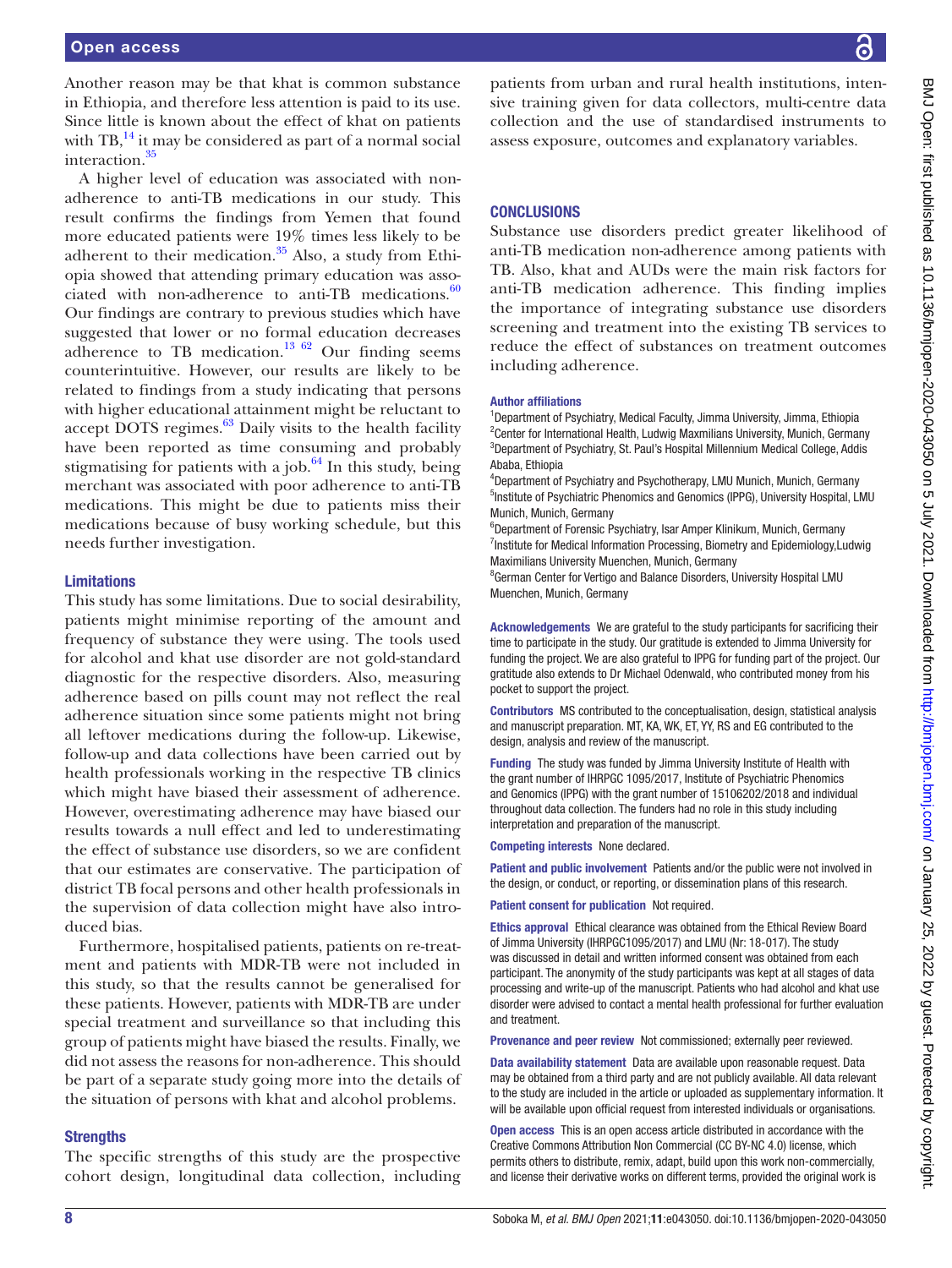properly cited, appropriate credit is given, any changes made indicated, and the use is non-commercial. See: [http://creativecommons.org/licenses/by-nc/4.0/.](http://creativecommons.org/licenses/by-nc/4.0/)

#### ORCID iDs

Matiwos Soboka<http://orcid.org/0000-0003-2820-0947> Yimenu Yitayih<http://orcid.org/0000-0002-0300-394X>

#### **REFERENCES**

- <span id="page-8-0"></span>1 World Health Organization. *Global tuberculosis report 2018. Licence: CC BY-NC-SA 3.0 IGO*. Geneva: World Health Organization, 2018. [https://www.who.int/tb/publications/global\\_report/en/](https://www.who.int/tb/publications/global_report/en/)
- 2 Grobusch MP, Kapata N. Global burden of tuberculosis: where we are and what to do. *[Lancet Infect Dis](http://dx.doi.org/10.1016/S1473-3099(18)30654-6)* 2018;18:1291–3.
- 3 Patel V, Chisholm D, Dua T, *et al*. *Neurological, and substance use disorders: disease control priorities, third edition (Volume 4)*. Washington (DC): The International Bank for Reconstruction and Development / The World Bank, 2016.
- 4 Floyd K, Glaziou P, Zumla A, *et al*. The global tuberculosis epidemic and progress in care, prevention, and research: an overview in year 3 of the end TB era. *[Lancet Respir Med](http://dx.doi.org/10.1016/S2213-2600(18)30057-2)* 2018;6:299–314.
- 5 World Health Organization. *Global tuberculosis report 2016*. Geneva: World Health Organization, 2016. [https://apps.who.int/medicinedocs/](https://apps.who.int/medicinedocs/en/d/Js23098en/) [en/d/Js23098en/](https://apps.who.int/medicinedocs/en/d/Js23098en/)
- 6 Dodor EA. Tuberculosis treatment default at the communicable diseases unit of Effia-Nkwanta regional Hospital: a 2-year experience. *[Int J Tuberc Lung Dis](http://www.ncbi.nlm.nih.gov/pubmed/15581202)* 2004;8:1337–41.
- 7 World Health Organization. *Global tuberculosis report 2013*. Geneva: World Health Organization, 2013. [http://apps.who.int/medicinedocs/](http://apps.who.int/medicinedocs/en/m/abstract/Js21534en/) [en/m/abstract/Js21534en/](http://apps.who.int/medicinedocs/en/m/abstract/Js21534en/)
- <span id="page-8-1"></span>8 Gelmanova IY, Keshavjee S, Golubchikova VT, *et al*. Barriers to successful tuberculosis treatment in Tomsk, Russian Federation: non-adherence, default and the acquisition of multidrug resistance. *[Bull World Health Organ](http://dx.doi.org/10.2471/blt.06.038331)* 2007;85:703–11.
- <span id="page-8-25"></span>9 Mekonnen HS, Azagew AW. Non-adherence to anti-tuberculosis treatment, reasons and associated factors among TB patients attending at Gondar town health centers, Northwest Ethiopia. *[BMC](http://dx.doi.org/10.1186/s13104-018-3789-4)  [Res Notes](http://dx.doi.org/10.1186/s13104-018-3789-4)* 2018;11:691.
- <span id="page-8-2"></span>10 Mohd Shariff N, Shah SA, Kamaludin F. Predictors of death among drug-resistant tuberculosis patients in Kuala Lumpur, Malaysia: a retrospective cohort study from 2009 to 2013. *[J Glob Antimicrob](http://dx.doi.org/10.1016/j.jgar.2016.04.005)  [Resist](http://dx.doi.org/10.1016/j.jgar.2016.04.005)* 2016;6:102–7.
- 11 Waitt CJ, Squire SB. A systematic review of risk factors for death in adults during and after tuberculosis treatment. *[Int J Tuberc Lung Dis](http://dx.doi.org/10.5588/ijtld.10.0352)* 2011;15:871–85.
- <span id="page-8-3"></span>12 Federal Democratic Republic of Ethiopia Ministry of Health. Guidelines for clinical and programmatic management of TB, leprosy and TB/HIV in Ethiopia fifth edition, 2012. Available: [https://www.](https://www.mhinnovation.net/sites/default/files/downloads/innovation/reports/ETHIOPIA-NATIONAL-MENTAL-HEALTH-STRATEGY-2012-1.pdf) [mhinnovation.net/sites/default/files/downloads/innovation/reports/](https://www.mhinnovation.net/sites/default/files/downloads/innovation/reports/ETHIOPIA-NATIONAL-MENTAL-HEALTH-STRATEGY-2012-1.pdf) [ETHIOPIA-NATIONAL-MENTAL-HEALTH-STRATEGY-2012-1.pdf](https://www.mhinnovation.net/sites/default/files/downloads/innovation/reports/ETHIOPIA-NATIONAL-MENTAL-HEALTH-STRATEGY-2012-1.pdf)  [Accessed 13 Apr 2020].
- <span id="page-8-4"></span>13 Zegeye A, Dessie G, Wagnew F, *et al*. Prevalence and determinants of anti-tuberculosis treatment non-adherence in Ethiopia: a systematic review and meta-analysis. *[PLoS One](http://dx.doi.org/10.1371/journal.pone.0210422)* 2019;14:e0210422.
- <span id="page-8-10"></span>14 Ambaw F, Mayston R, Hanlon C, *et al*. Untreated depression and tuberculosis treatment outcomes, quality of life and disability, Ethiopia. *[Bull World Health Organ](http://dx.doi.org/10.2471/BLT.17.192658)* 2018;96:243–55.
- 15 Pelissari DM, Diaz-Quijano FA. Impact of alcohol disorder and the use of illicit drugs on tuberculosis treatment outcomes: a retrospective cohort study. *[Arch Public Health](http://dx.doi.org/10.1186/s13690-018-0287-z)* 2018;76:45.
- 16 Silva MR, Pereira JC, Costa RR, *et al*. Drug addiction and alcoholism as predictors for tuberculosis treatment default in Brazil: a prospective cohort study. *[Epidemiol Infect](http://dx.doi.org/10.1017/S0950268817002631)* 2017;145:3516–24.
- <span id="page-8-5"></span>17 Deiss RG, Rodwell TC, Garfein RS. Tuberculosis and illicit drug use: review and update. *[Clin Infect Dis](http://dx.doi.org/10.1086/594126)* 2009;48:72–82.
- 18 Oeltmann JE, Kammerer JS, Pevzner ES, *et al*. Tuberculosis and substance abuse in the United States, 1997-2006. *[Arch Intern Med](http://dx.doi.org/10.1001/archinternmed.2008.535)* 2009;169:189–97.
- 19 O'Connell R, Chishinga N, Kinyanda E, *et al*. Prevalence and correlates of alcohol dependence disorder among TB and HIV infected patients in Zambia. *[PLoS One](http://dx.doi.org/10.1371/journal.pone.0074406)* 2013;8:e74406.
- <span id="page-8-6"></span>20 Christensen A-SH, Roed C, Andersen PH, *et al*. Long-Term mortality in patients with pulmonary and extrapulmonary tuberculosis: a Danish nationwide cohort study. *[Clin Epidemiol](http://dx.doi.org/10.2147/CLEP.S65331)* 2014;6:405–21.
- <span id="page-8-7"></span>21 Fleming MF, Krupitsky E, Tsoy M, *et al*. Alcohol and drug use disorders, HIV status and drug resistance in a sample of Russian TB patients. *[Int J Tuberc Lung Dis](http://www.ncbi.nlm.nih.gov/pubmed/16704041)* 2006;10:565–70.
- 22 Skrahina A, Hurevich H, Zalutskaya A, *et al*. Multidrug-Resistant tuberculosis in Belarus: the size of the problem and associated risk factors. *[Bull World Health Organ](http://dx.doi.org/10.2471/BLT.12.104588)* 2013;91:36–45.
- <span id="page-8-8"></span>23 Luqman W, Danowski TS. The use of khat (Catha edulis) in Yemen. social and medical observations. *[Ann Intern Med](http://dx.doi.org/10.7326/0003-4819-85-2-246)* 1976;85:246–9.
- Gebissa E. Khat in the horn of Africa: historical perspectives and current trends. *[J Ethnopharmacol](http://dx.doi.org/10.1016/j.jep.2010.01.063)* 2010;132:607–14.
- 25 Dhaifalah I, Santavý J. Khat habit and its health effect. A natural amphetamine. *[Biomed Pap Med Fac Univ Palacky Olomouc Czech](http://dx.doi.org/10.5507/bp.2004.002)  [Repub](http://dx.doi.org/10.5507/bp.2004.002)* 2004;148:11–15.
- 26 Alfaifi H, Abdelwahab SI, Mohan S, *et al*. *Catha edulis* forsk. (Khat): evaluation of its antidepressant-like activity. *[Pharmacogn Mag](http://dx.doi.org/10.4103/pm.pm_442_16)* 2017;13:S354–8.
- <span id="page-8-9"></span>27 Wolde D, Tadesse M, Abdella K, *et al*. Tuberculosis among Jimma university undergraduate students: first insight about the burden of tuberculosis in Ethiopia Universities-Cross-Sectional study. *[Int J](http://dx.doi.org/10.1155/2017/9840670)  [Bacteriol](http://dx.doi.org/10.1155/2017/9840670)* 2017;2017:1–6.
- 28 Alemu YM, Awoke W, Wilder-Smith A. Determinants for tuberculosis in HIV-infected adults in Northwest Ethiopia: a multicentre casecontrol study. *[BMJ Open](http://dx.doi.org/10.1136/bmjopen-2015-009058)* 2016;6:e009058.
- 29 Jaber AAS, Khan AH, Sulaiman SAS, *et al*. Role of sociodemographical factors on tuberculosis outcome in Yemen. *[Int J](http://dx.doi.org/10.1016/j.ijmyco.2016.09.008)  [Mycobacteriol](http://dx.doi.org/10.1016/j.ijmyco.2016.09.008)* 2016;5 Suppl 1:S20.
- 30 Legesse M, Ameni G, Mamo G, *et al*. Knowledge and perception of pulmonary tuberculosis in pastoral communities in the middle and lower Awash Valley of afar region, Ethiopia. *[BMC Public Health](http://dx.doi.org/10.1186/1471-2458-10-187)* 2010;10:187.
- 31 Alvi A, Rizwan M, Sunosi RAL, *et al*. Does khat chewing increases the risk of Mycobacterium tuberculosis infection by macrophage immune modulation? *[Med Hypotheses](http://dx.doi.org/10.1016/j.mehy.2014.02.026)* 2014;82:667–9.
- 32 Jaber AAS, Khan AH, Syed Sulaiman SA, *et al*. Evaluation of healthrelated quality of life among tuberculosis patients in two cities in Yemen. *[PLoS One](http://dx.doi.org/10.1371/journal.pone.0156258)* 2016;11:e0156258.
- <span id="page-8-11"></span>33 Jaber AAS, Khan AH, Sulaiman SAS. Evaluating treatment outcomes and durations among cases of smear-positive pulmonary tuberculosis in Yemen: a prospective follow-up study. *[J Pharm Policy](http://dx.doi.org/10.1186/s40545-017-0124-8)  [Pract](http://dx.doi.org/10.1186/s40545-017-0124-8)* 2017;10:36.
- <span id="page-8-12"></span>34 Alvi A, Fatima N, Jerah AA, *et al*. Correlation between resistin, tuberculosis and khat addiction: a study from South Western Province of Saudi Arabia. *[PLoS One](http://dx.doi.org/10.1371/journal.pone.0140245)* 2015;10:e0140245.
- <span id="page-8-13"></span>35 Anaam MS, Mohamed Ibrahim MI, Al Serouri AW, *et al*. Factors affecting patients' compliance to anti-tuberculosis treatment in Yemen. *[Journal of Pharmaceutical Health Services Research](http://dx.doi.org/10.1111/jphs.12012)* 2013;4:115–22.
- 36 Cox G, Rampes H. Adverse effects of khat: a review. *[Advances in](http://dx.doi.org/10.1192/apt.9.6.456)  [Psychiatric Treatment](http://dx.doi.org/10.1192/apt.9.6.456)* 2003;9:456–63.
- <span id="page-8-14"></span>37 EPInfoTM. Available: [https://www.openepi.com/SampleSize/](https://www.openepi.com/SampleSize/SSCohort.htm) [SSCohort.htm](https://www.openepi.com/SampleSize/SSCohort.htm) [Accessed 19 Aug 2019].
- <span id="page-8-15"></span>38 Babor TF, Higgins-Biddle JC, Saunders JB, *et al*. *The alcohol use disorders identification test guidelines for use in primary care*. Geneva: World Health Organization, 2001. [https://apps.who.int/](https://apps.who.int/iris/bitstream/handle/10665/67205/WHO_MSD_MSB_01.6a.pdf;jsessionid=B5D5F8F1F1B82FE622D04E8F02635F05?sequence=1) [iris/bitstream/handle/10665/67205/WHO\\_MSD\\_MSB\\_01.6a.pdf;](https://apps.who.int/iris/bitstream/handle/10665/67205/WHO_MSD_MSB_01.6a.pdf;jsessionid=B5D5F8F1F1B82FE622D04E8F02635F05?sequence=1) [jsessionid=B5D5F8F1F1B82FE622D04E8F02635F05?sequence=1](https://apps.who.int/iris/bitstream/handle/10665/67205/WHO_MSD_MSB_01.6a.pdf;jsessionid=B5D5F8F1F1B82FE622D04E8F02635F05?sequence=1)
- <span id="page-8-16"></span>39 Babor TF, Higgins-Biddle JC, Saunders JB, *et al*. *The alcohol use disorders identification test guidelines for use in primary care*. Geneva: World Health Organization, 2001.
- <span id="page-8-17"></span>40 Soboka M, Tesfaye M, Feyissa GT, *et al*. Alcohol use disorders and associated factors among people living with HIV who are attending services in South West Ethiopia. *[BMC Res Notes](http://dx.doi.org/10.1186/1756-0500-7-828)* 2014;7:828.
- <span id="page-8-18"></span>41 Mikami I, Akechi T, Kugaya A, *et al*. Screening for nicotine dependence among smoking-related cancer patients. *[Jpn J Cancer](http://dx.doi.org/10.1111/j.1349-7006.1999.tb00679.x)  [Res](http://dx.doi.org/10.1111/j.1349-7006.1999.tb00679.x)* 1999;90:1071–5.
- <span id="page-8-19"></span>42 Duresso SW, Matthews AJ, Ferguson SG, *et al*. Is khat use disorder a valid diagnostic entity? *[Addiction](http://dx.doi.org/10.1111/add.13421)* 2016;111:1666–76.
- <span id="page-8-20"></span>43 salaryexplorer. Average salary in Ethiopia, 2019. Available: [http://](http://www.salaryexplorer.com/salary-survey.php?loc=69&loctype=1) [www.salaryexplorer.com/salary-survey.php?loc=69&loctype=1](http://www.salaryexplorer.com/salary-survey.php?loc=69&loctype=1)
- <span id="page-8-21"></span>44 EU. Instrument manual: Oslo‐3 social support scale (OSS‐3), 2006. Available: [https://circabc.europa.eu/webdav/CircaBC/ESTAT/healthtf/](https://circabc.europa.eu/webdav/CircaBC/ESTAT/healthtf/Library/ehis_wave_2/methodology_ehis/development/instruments/Manual_OSS_3.pdf) [Library/ehis\\_wave\\_2/methodology\\_ehis/development/instruments/](https://circabc.europa.eu/webdav/CircaBC/ESTAT/healthtf/Library/ehis_wave_2/methodology_ehis/development/instruments/Manual_OSS_3.pdf) [Manual\\_OSS\\_3.pdf](https://circabc.europa.eu/webdav/CircaBC/ESTAT/healthtf/Library/ehis_wave_2/methodology_ehis/development/instruments/Manual_OSS_3.pdf)
- <span id="page-8-22"></span>45 Duko B, Gebeyehu A, Ayano G. Prevalence and correlates of depression and anxiety among patients with tuberculosis at WolaitaSodo university hospital and Sodo health center, WolaitaSodo, South Ethiopia, cross sectional study. *[BMC Psychiatry](http://dx.doi.org/10.1186/s12888-015-0598-3)* 2015;15:214.
- <span id="page-8-23"></span>46 Coates JSA, Bilinsky P. *Household food insecurity access scale (HFIAS) for measurement of food access: indicator guide (V.3*. Washington, D.C: FHI 360/FANTA, 2007. [http://www.fao.org/](http://www.fao.org/fileadmin/user_upload/eufao-fsi4dm/doc-training/hfias.pdf) [fileadmin/user\\_upload/eufao-fsi4dm/doc-training/hfias.pdf](http://www.fao.org/fileadmin/user_upload/eufao-fsi4dm/doc-training/hfias.pdf)
- <span id="page-8-24"></span>47 Tesfaye M, Kaestel P, Olsen MF, *et al*. Food insecurity, mental health and quality of life among people living with HIV commencing antiretroviral treatment in Ethiopia: a cross-sectional study. *[Health](http://dx.doi.org/10.1186/s12955-016-0440-8)  [Qual Life Outcomes](http://dx.doi.org/10.1186/s12955-016-0440-8)* 2016;14:37.